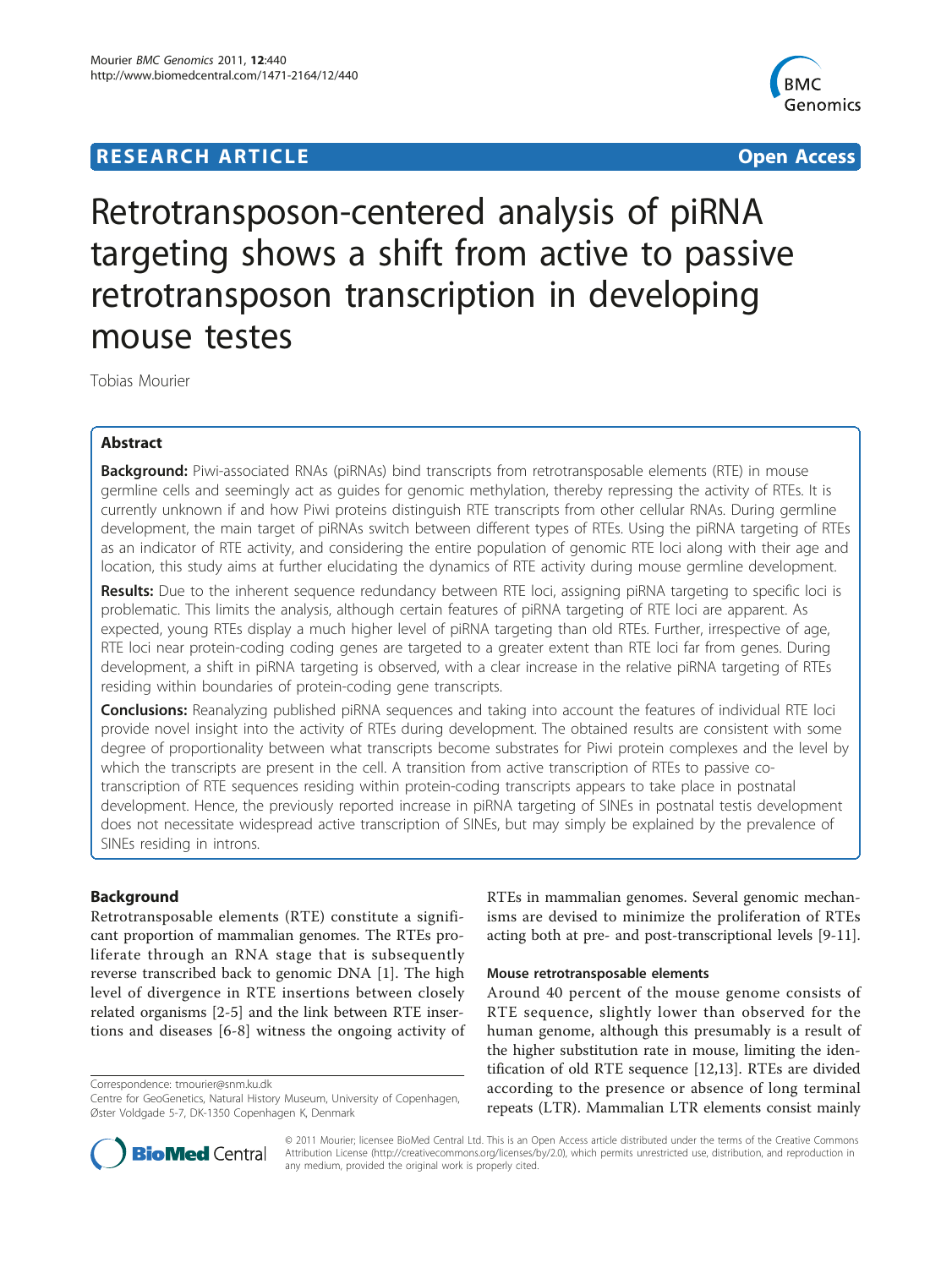of endogenous retroviruses (ERV) that at some point during evolution have been inserted in the germline and fixed. Although the amount of sequence occupied by LTR elements is comparable between human and mouse, the level of de novo mutations caused by LTR element activity is extensively higher in mouse than in human [[8](#page-8-0),[14](#page-8-0)]. The most abundant ERV class in the mouse genome  $({\sim}5.5\%)$  is the Class III ERVs, which in the RepeatMasker [[15](#page-8-0)] annotation - upon which this study is based - is broadly divided in two groups, the ERVL and MaLR elements. The latter is a non-autonomous transposon, meaning that the elements do not encode the enzymatic machinery required for its own transposition. The Class II ERVs (~4% of the genome), annotated as ERVK in RepeatMasker, is believed to be younger than Class III ERVs [[16\]](#page-8-0) and consists of a broad range of clades, including the IAP elements (Intracisternal A-type Particles). Class I ERVs (ERV1 in RepeatMasker) cover less than 1% of the mouse genome. Through ectopic recombination between the flanking LTR sequences, solitary LTR sequences may be formed. In RepeatMasker, terminal LTR sequences and the internal sequences (residing between the terminal LTRs in a complete LTR retrotransposon) are annotated independently. Although the terminal and internal sequences may in many cases be determined to form a single LTR retrotransposon, for simplicity, the two annotations (termed 'LTRter' and 'LTRint', respectively) are analysed independently in this study.

Non-LTR retrotransposons are divided into LINEs (Long INterspersed Elements) that are autonomous, and SINEs (Short INterspersed Elements) that are non-autonomous. LINEs occupy roughly 20% of the mouse genome. The majority of mouse LINE elements belong to the L1 superfamily, which contains sub-families that are still active [[17-19\]](#page-8-0). Despite the comparable levels of genome occupied by LINE sequences in human and mouse [[12,13\]](#page-8-0), there are more than 15 times as many full-length L1 elements with intact open reading frames in the mouse genome [\[20](#page-8-0)]. Almost 1.5 million SINE elements are present in the mouse genome, making up approximately 8% of the total genome size. Unlike the human genome where a single SINE, the Alus, is dominating [[21](#page-9-0)], the mouse genome harbours two successful superfamilies of SINEs, Alu and B2 that are present in equal numbers [[12\]](#page-8-0). The evolutionary histories of the mouse SINEs are truly different; Alus are derived from a 7SL RNA, whereas B2s evolved from a tRNA sequence [\[21,22](#page-9-0)].

# Piwi proteins and small RNAs

Piwi-associated RNAs (piRNAs) are small (24-30 nucleotides long) RNAs that bind Piwi proteins of the Argonaute family [[23,24\]](#page-9-0). The mouse genome encodes 3 Piwi proteins, MILI, MIWI and MIWI2 that all binds piRNAs in the male germline [[25](#page-9-0),[26](#page-9-0)]. Initially, piRNAs from adult mouse testis were found to contain less RTE sequence than would be expected from the genomic content of RTEs, suggesting that piRNAs were not specifically targeting RTEs [[27,28](#page-9-0)]. However, a later study on piRNAs from an earlier (pre-pachytene) stage showed a high content of RTE sequence in piRNAs [[29\]](#page-9-0). Further evidence for the involvement of mouse piRNAs in controlling RTE activity came with the finding that knockout of Mili and Miwi2 resulted in reduced piRNA levels and increased RTE transcription [\[29,30](#page-9-0)]. Knockout mice further showed decreased DNA methylation levels at RTE loci [\[31](#page-9-0),[32\]](#page-9-0). As the temporal expression of Piwi proteins in developing mouse testis coincides with the resetting of genomic methylation [[33\]](#page-9-0), it is hypothesised that piRNAs act as guides for the methylation machinery [\[29,31,32\]](#page-9-0).

By analysing the piRNAs bound to MIWI2 and MILI, Aravin and colleagues [[31\]](#page-9-0) suggested the following scenario: In prenatal development (16.5 days postcoitum, dpc), transcripts from full-length active RTEs are the main substrates for piRNAs that primarily associate with MILI (and to a lesser extent to MIWI2). Available transcripts containing antisense RTE sequence bind this complex and antisense RTE piRNAs are formed which in turn associate primarily with MIWI2 (and MILI, respectively). Both complexes may bind complementary RTE transcripts, entering the so-called ping-pong amplification cycle of piRNAs, in which Piwi-bound piRNAs pair with complementary transcripts that are subsequently cut into new piRNAs having a 10 nucleotide overlap with the template piRNAs [[31,34](#page-9-0)]. In prenatal development, piRNAs are primarily targeting L1 and IAP RTEs, for which activity has been reported at this stage [[35,36](#page-9-0)]. In postnatal development (10 days postpartum, dpp) MIWI2 is no longer detectable, whereas MILI is present throughout germline development [[31,37,38](#page-9-0)]. The overall level of piRNA targeting of RTE sequences drops at 10 dpp, but interestingly, a relative increase in the piRNAs targeting B1 SINEs (members of the Alu superfamily) was observed [\[31\]](#page-9-0).

This raises two fundamental questions. Firstly, do Piwi proteins discriminate between transcripts and how is RTE sequences then distinguished from other transcripts? The finding of piRNAs targeting supported a scenario with limited discrimination [\[31\]](#page-9-0). Secondly, what lies behind the apparent shift in RTEs being targeted by piRNAs during development in male mouse germline? By analysing to extent to which genomic RTE loci are targeted by piRNAs in developing mouse testes, the present study aims at assessing the transcriptional dynamics of RTE during development, and consider the relationship between RTE activity and piRNA generation further.

The data for such analysis should meet a range of criteria. Although numerous mouse RNA libraries are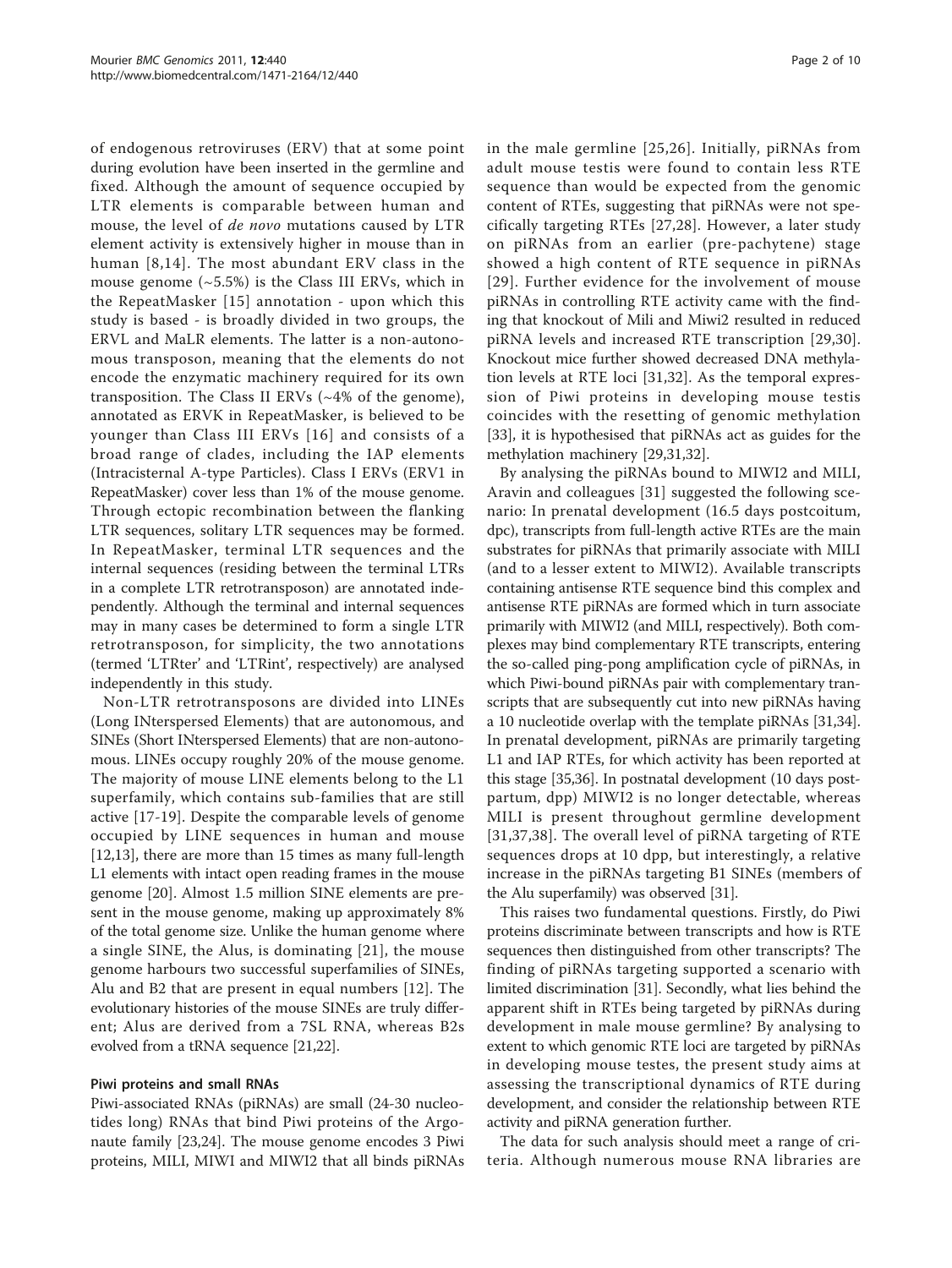available, only a small subset is derived from wild-type developing mouse testes [[39\]](#page-9-0). Further, as the prevalent transcription of RTEs will results in a large population of fragmented transcripts of sizes similar to piRNAs, analysis should be restricted to libraries of RNAs associated with Piwi proteins. This limits the available data to libraries from the above-mentioned study by Aravin and colleagues [[31](#page-9-0)].

# Results and Discussion

# Theoretical piRNA coverage of individual RTE loci

Three libraries of small RNAs bound to MIWI2 and MILI proteins in mouse male germline [[31](#page-9-0)] were reanalysed; one library with MIWI2-bound RNAs from 16.5 dpc (henceforth referred to as 'MIWI2 early') and two libraries with MILI-bound RNAs from 16.5 dpc and 10 dpp ('MILI early' and 'MILI late', respectively) (Table 1).

To analyse in detail the theoretical piRNA coverage of each individual RTE loci, reads from each RNA library were mapped onto the mouse genome. Only perfectly mapping reads were considered. Due to the inherent redundancy of RTE sequences, reads mapping uniquely to RTE loci are scarce and therefore all mapping reads were considered. The number of reads mapping to each RTE loci was weighted by the uniqueness of the reads, so that the count from each read was simply divided by the number of times that particular read mapped to the entire genome. Further, read coverage was weighted by library size and length of the locus, in an attempt to allow direct comparisons between libraries and RTE types. As seen from Figure [1](#page-3-0), differences in this theoretical piRNA coverage differ markedly between RTE families and between libraries. When only considering reads that are exclusively mapping within a particular superfamily of RTEs (e.g. L1 LINEs) the overall patterns of coverage still remain (middle column in Figure [1\)](#page-3-0). For LTR elements (both internal sequence and terminal repeats), most major trends are still observable when only considering reads mapping entirely within a single family of RTE (e.g. internal sequence of IAP-d elements) (right column in Figure [1\)](#page-3-0). Unless otherwise noted, in the following all reads are used for analysis, and only RTE families with a least a thousand genomic

### Table 1 Piwi-RNA sequence read libraries

members are considered (see Additional File [1](#page-8-0), Table S1 for a list of these 318 RTE families). The previously reported decrease in piRNA coverage of IAP LTRs and L1 LINEs and the corresponding increase in SINE coverage during development [[31](#page-9-0)] are clearly evident from Figure [1](#page-3-0) (left column). Also consistent with earlier findings [[31](#page-9-0)], the median MILI early piRNA coverage of individual RTE families is highly correlated with the median coverage from MIWI2 early piRNAs, but not with the coverage from MILI late piRNAs (Additional File [1](#page-8-0), Figure S1).

### Higher piRNA coverage of younger elements

The RepBase database of repeated sequences [[40](#page-9-0)] contain consensus sequences for individual RTE families, and RepeatMasker [\[15\]](#page-8-0) annotation is based on sequence similarity to these consensus sequences. As the vast majority of RTE loci are under no negative selection (but see, for example [\[41-43\]](#page-9-0)) the level of divergence between genomic loci and the RepBase consensus sequence can be taken as a proxy for the age of the RTE family. When plotting median piRNA coverage of RTE families against their median divergence, a clear trend of highly covered RTEs being relatively young is observed irrespective of RTE type (Figure [2](#page-4-0)). For all types of RTEs, the average piRNA coverage of younger elements is significantly higher than coverage of older elements (Additional File [1](#page-8-0), Table S2). Also, the high level of variation in piRNA coverage between individual RTE loci is evident from the percentiles shown in Figure [2.](#page-4-0)

### Gene expression levels and piRNA coverage

To test the piRNA coverage in the genomic context of protein-coding genes, all known genes with at least 20 kb (kilo base pairs) to the nearest neighbouring gene (in both directions) and with available Affymetrix expression data from testis tissue were retrieved [\[44\]](#page-9-0). These 3307 genes were grouped into highly expressed genes (25% highest expression signals, 827 genes), lowly expressed genes (25% lowest, 829 genes), and medium expressed genes (rest, 1651 genes). For each gene set, the piRNA coverage of RTE residing within 10 kb upstream of their annotated transcription start sites to within 10 kb of their

| Library     |            |           | Raw reads $(x 1000)$ | Mapped reads $(x 1000)$ | Percent of mapped reads covering: |                      |                 |                        |
|-------------|------------|-----------|----------------------|-------------------------|-----------------------------------|----------------------|-----------------|------------------------|
|             | Stage      |           |                      |                         | <b>LINE</b><br>(19.6)             | <b>SINE</b><br>(7.6) | LTRint<br>(3.0) | <b>LTRter</b><br>(7.4) |
| MIWI2 early | $16.5$ dpc | prenatal  | .940                 | .934                    | 30.2                              | 5.2                  | 34.8            | 17.0                   |
| MILI early  | $16.5$ dpc | prenatal  | 472                  | 470                     | 19.2                              | 5.3                  | 16.3            | 11.9                   |
| MILI late   | $10$ dpp   | postnatal | ,327                 | .324                    |                                   | 19.9                 | 15.9            | 13.3                   |

Three piRNA libraries from reference [\[31](#page-9-0)] were used for this study (accession numbers: MIWI2 early, GSM319957; MILI early, GSM319956; MILI late, GSM319953). Mapped reads denote the number of RNA reads mapping perfectly at least once to the mouse genome. The percentage of mapped reads mapping to loci of annotated RTEs are shown to the right. In parentheses under the RTE type the fractions of the mouse genome (mm9) occupied by the RTE sequences according to the RepeatMasker [\[15](#page-8-0)] annotation at the UCSC Genome Browser [\[67\]](#page-9-0) are shown.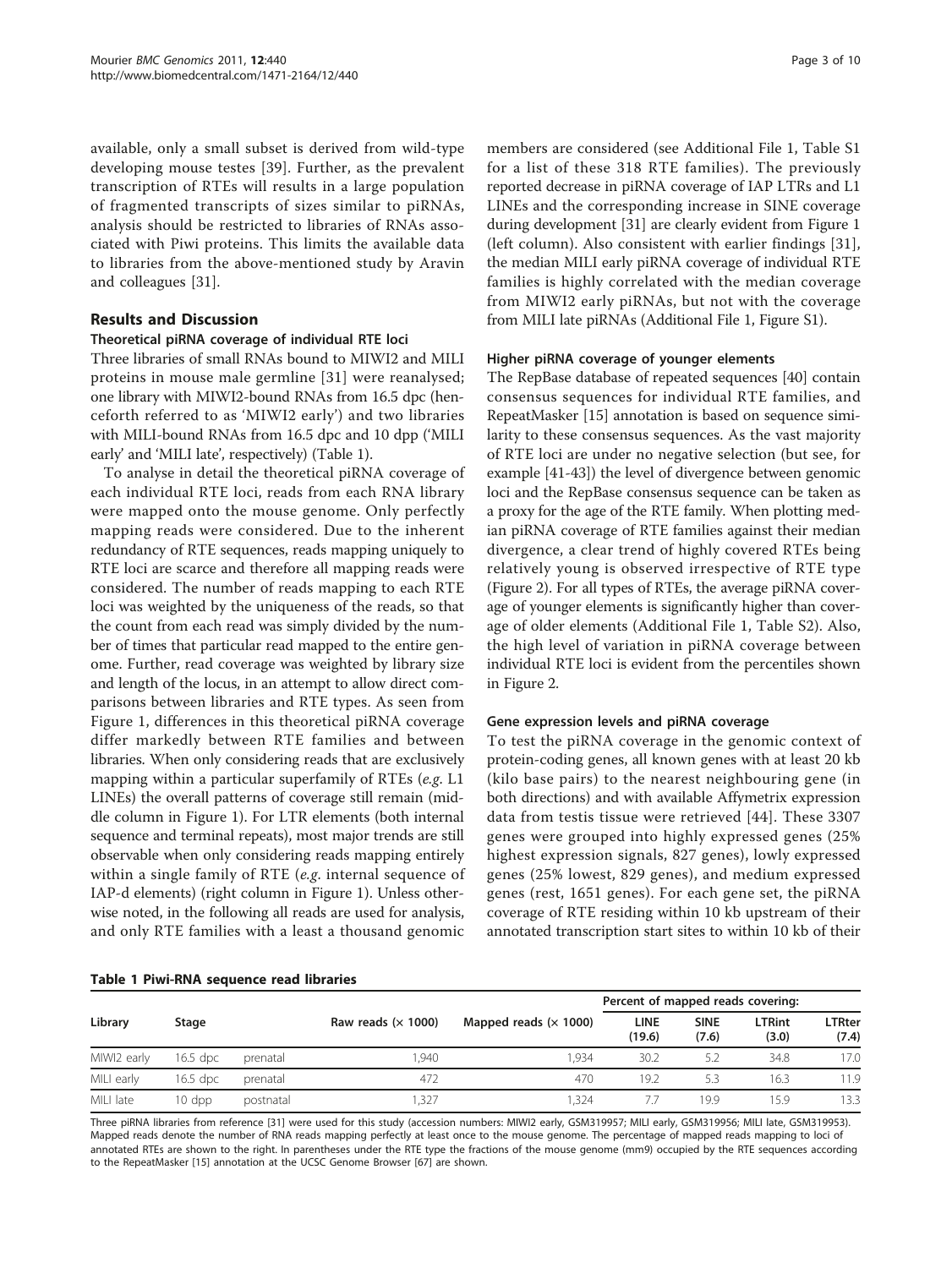<span id="page-3-0"></span>

stop sites was recorded (Figure [3\)](#page-4-0). For all types of RTE elements, piRNA coverage in the context of highly expressed genes was significantly higher than both medium and lowly expressed genes. This was found for all piRNA libraries (Additional File [1,](#page-8-0) Table S3).

For some RTE types, the relative number of young and old loci differ between the vicinities of highly expressed genes and lowly expressed genes, (Additional File [1](#page-8-0), Figure S2), suggesting that the higher levels of piRNA coverage of RTE near highly expressed genes could simply be explained by the age of the RTE sequences. However, when repeating the analysis without the youngest RTE sequences, essentially similar results and significance levels are found (Additional File [1,](#page-8-0) Table S3).

Interestingly, when assessing the piRNA coverage of RTE sequence near transcription start sites (TSS), peaks are observed immediately upstream of TSS on the reverse strand, and for piRNAs not targeting RTEs, also immediately downstream of TSS on the forward strand (Additional File [1](#page-8-0), Figure S3). Such a pattern resembles that of the recently discovered short transcripts generated around TSS (the TSS-associated RNAs) [[45,46](#page-9-0)] suggesting that these piRNAs may in fact be TSS-associated RNAs. It is uncertain if this represents experimental contamination of non-piRNAs or if these TSS-associated RNAs provide the transcripts that a processed into piRNAs, although the presence of RNA reads smaller than the usual 24-30 nucleotides - especially among early MILI piRNAs - hints that a contribution from the former scenario cannot be ruled out (Additional File [1,](#page-8-0) Figure S4). Assuming all RNAs mapping within 1000 base pairs of an annotated TSS are TSS-associated RNAs and removing these from the analysis does not change any of the presented conclusions (data not shown).

# piRNA coverage and distance to genes

The age of RTEs and their genomic distance to proteincoding genes is not independent [[13,](#page-8-0)[47\]](#page-9-0). If RTEs residing near genes are in general relatively young, one would expect these RTEs to display high levels of piRNA coverage as a result of this. To test if proximity to genes affected piRNA coverage independent of RTE age, members of each RTE family were divided into three equally sized groups based on their divergence from their consensus sequence (called 'young', 'median' and 'old' loci, respectively). Within each age-group, members were further divided into sub-groups according to genomic location; i) RTE loci residing inside the boundaries of known genes (termed 'genic'), ii) RTE loci in intergenic regions in proximity to known genes ('proximal'), and iii) RTE loci in intergenic regions distal to known genes ('distal'). The groups 'proximal' and 'distal' defined as loci closer or further away from genes, respectively, than the median distance of all non-'genic' loci from the RTE family.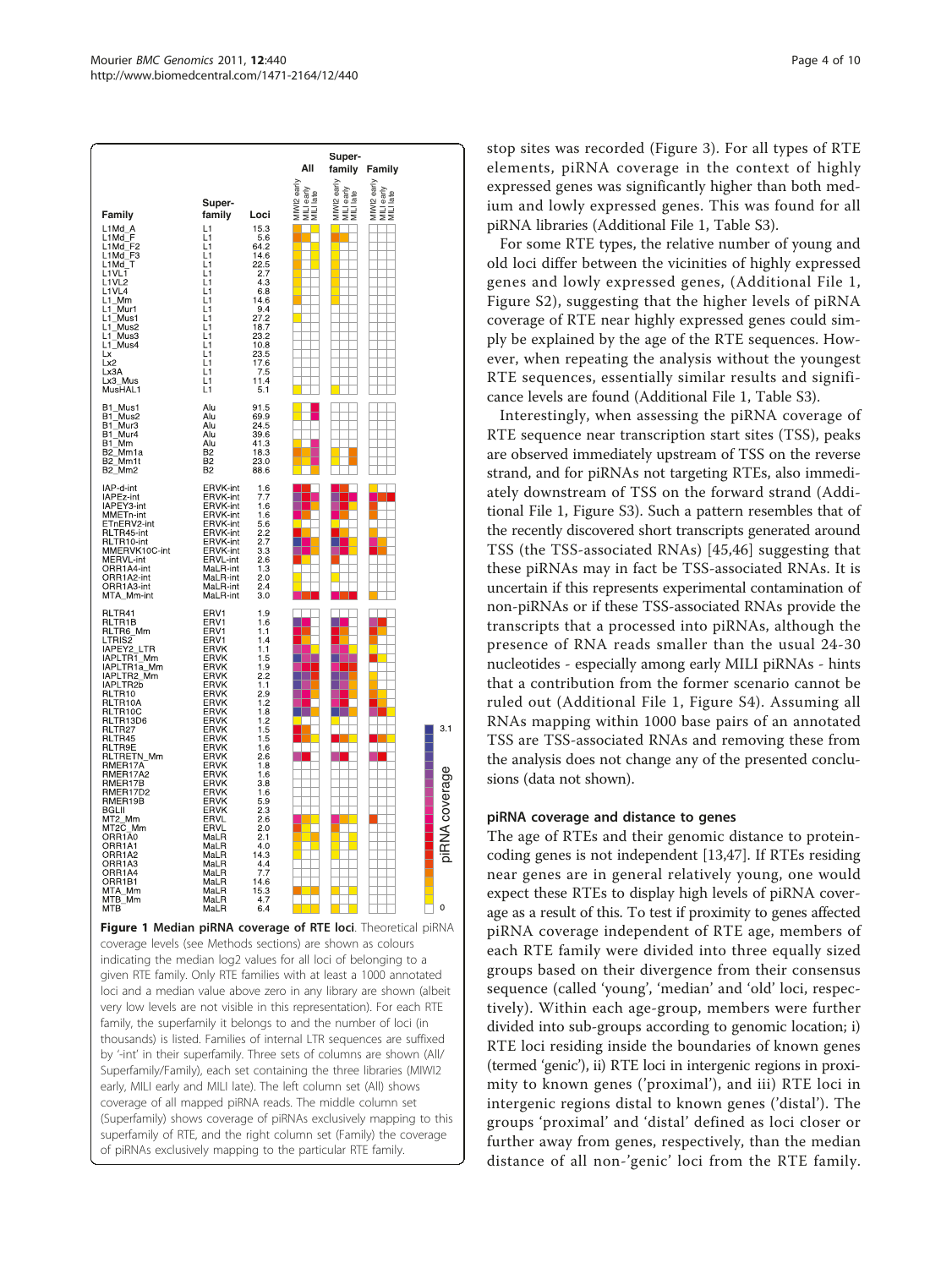<span id="page-4-0"></span>

An overview of the grouping procedure is presented in Figure [4](#page-5-0). The assumption that younger RTE members tend to reside closer to genes are confirmed by the observation that for 95% of all RTE families, the fraction of loci being proximal to genes is higher for young loci than for old loci (Wilcoxon Signed Rank,  $p < 2.2 \times 10^{-16}$ ; values not shown).

RTE loci proximal to genes have - irrespective of age significantly higher piRNA coverage than similar RTE loci distal to genes (Figure [5](#page-6-0)). With internal LTR sequences belonging to the 'old' group as the only exception, loci proximal to genes have significantly higher coverage than genic loci in prenatal development. Interestingly, in postnatal development no RTE group

displays a significantly higher coverage for proximal loci than for genic loci, and furthermore, for all RTE groups, genic loci have significantly higher coverage than loci distal to genes (Figure [5](#page-6-0)). Thus, coverage by MILI late piRNAs is enriched in genic regions, an observation that is further supported by the fact that the total coverage of MILI late piRNAs mapping to genic regions is increased for all types of RTEs (Figure [6\)](#page-7-0).

## Strand bias in piRNA coverage of genic RTEs

Aravin and colleagues [\[31\]](#page-9-0) showed that in early development, the substrate for piRNA generation is provided by actively transcribed RTE elements. Later in development, active transcription of RTEs should then be



types. Significance levels shown in Additional File [1](#page-8-0), Table S3.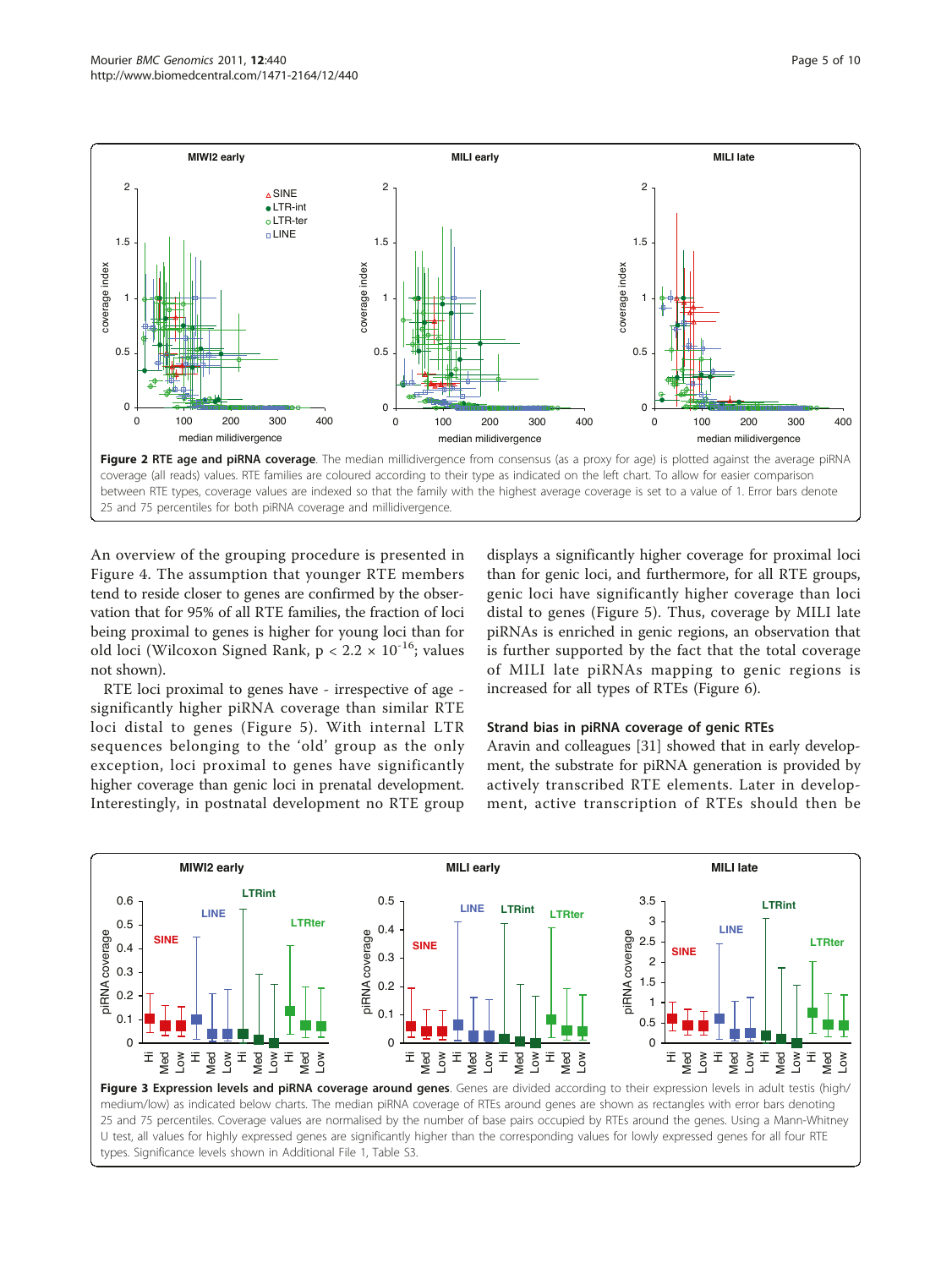<span id="page-5-0"></span>

gene (exons denoted by boxes). RTE loci are shown as vertical lines, with age indicated by increasing colour darkness. The RTE loci are first divided in three equally sized groups (rows below genome) based on age, then divided according to their genomic location (columns below genome). The border between proximal and distal loci is set to the median of the distances between all non-genic loci and the nearest gene. Within each age group, the location groups can now be directly compared against each other. Note that the numbers of RTEs in age groups are equal by definition, whereas this may not be the case in the location groups.

repressed, and mRNA sequences from active full-length RTE loci are no longer widespread. This suggests that co-transcription of RTE sequences along with mRNAs from protein-coding genes (predominantly in intronic regions) could now take on a relatively larger role in providing RTE sequence transcripts. A prerequisite for the generation of piRNAs is the presence of transcripts with complementary sequences. Although active RTEs need to be transcribed from their forward strand, the RTE sequences scattered around the highly transcribed genome could produce transcripts in both orientations. But if as suggested, transcribed RTE sequences in postnatal mouse testes are mainly provided from co-transcription with genes, the transcriptional orientation of a given genic RTE loci is to a large extent determined by the orientation of the host gene. One can therefore test if the strand of piRNAs mapping uniquely to genic RTE loci corresponds to the orientation of the RTE relative to the host gene. Of course, amplification from the ping-pong cycle may generate multiple piRNAs, which may map on both strands of a genic RTE locus (although the efficiency of the ping-pong cycle may decrease in postnatal development as MIWI2 is no longer expressed [\[31](#page-9-0)]), potentially blurring the picture. As seen from Figure [7](#page-8-0), a clear pattern of high sense coverage of genic RTEs in the forward orientation and high antisense coverage of genic RTEs in the reverse orientation is seen for postnatal piRNAs, but not for prenatal piRNAs.

# Conclusions

As reported previously, RTE families are targeted very differently by piRNAs in developing mouse testes. By focusing on the total population of RTE loci, the present reanalysis of published data reveal further differences in piRNA targeting between individual members of RTE families. The available data for this analysis is arguably limited and the presented data relies on a single set of experiments. Although deep-sequencing techniques ideally should provide sequences from all available transcripts in a neutral fashion, biases may be introduced experimentally, especially during construction of libraries [\[48\]](#page-9-0). Furthermore, considerable biological differences in RTE sequences have been reported between mouse strains [[49,50\]](#page-9-0). Nevertheless, the vast majority of RTE sequences will be shared among all extant mice, and the results presented here are all of a global genomic character with no predictions for individual loci, suggesting a fair generality of the findings.

Transcriptional activity is correlated between genomic regions residing near each other [[51-53](#page-9-0)], and the observation that piRNA targeting of RTEs is higher around highly expressed genes, may simply reflect that transcription of RTEs is more permissible near highly expressed genes. A correlation between transcription levels of LTR sequences and their neighbouring genes has previously been reported in fission yeast [[54\]](#page-9-0). This further supports the notion that RTE transcripts are not specifically recognized as RTEs by the Piwi proteins, but are largely triggering the piRNA response in a manner proportional to their presence. It should be stressed that the reported preference by MILI for sense RTE sequences and the corresponding preference by MIWI2 for antisense sequences [[31\]](#page-9-0) suggest some level of discrimination of transcripts.

In postnatal testis development, piRNA targeting is shifted towards loci residing in introns of protein-coding genes. If, as assumed, active transcription of RTE loci is repressed at this stage, one would expect a higher proportion of RTE sequences in the total transcriptome to be derived from co-transcription of intronic RTE loci. This observation could at least in part explain the previously observed increase in piRNAs targeting SINE elements in postnatal stages [[31\]](#page-9-0), as SINE elements are the most abundant RTEs in introns (Additional File [1,](#page-8-0) Figure S5). Therefore, the increased piRNA response directed at SINE sequences does not necessitate transcription of active SINE elements in postnatal development. In fact, as SINE elements are non-autonomous, presumably using the enzymatic machinery provided by LINE elements [[55](#page-9-0),[56](#page-9-0)], there should be no basis for SINE proliferation in postnatal development if the prenatal silencing of LINE persists. Yet, SINE transcription may take place without subsequent transposition, and the known functional effects of mammalian SINE transcription [\[57](#page-9-0)-[59\]](#page-9-0) and the recently reported SINE RNA toxicity [\[60](#page-9-0)] suggest both active SINE transcription in later development, and the possible need for regulation.

On an evolutionary time scale, RTE activity has contributed hugely to the evolution of mammalian genomes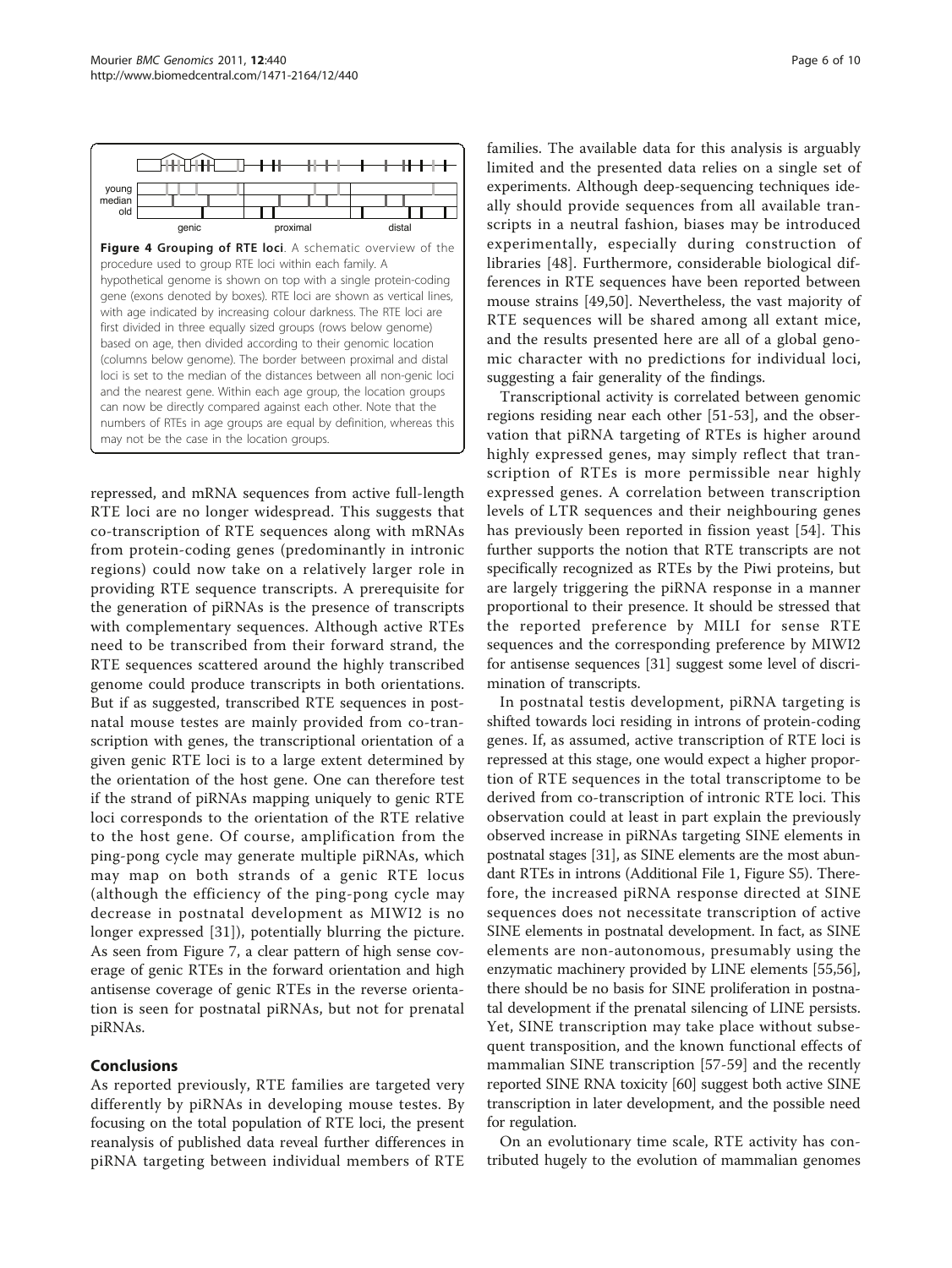<span id="page-6-0"></span>

thin sign corresponds to a non-significant difference, one bold sign to a significant difference at the 0.05 level, and two bold signs to a significant difference at the 0.001 level (see Methods section). C) Symbolic presentations of the real differences in piRNA coverage levels. RTEs are grouped into the 4 shown types (left), and differences are shown for the 3 libraries (top), with RTE loci divided according to age (for each family independently, see main text for details). Absolute values and significance levels are available in Additional File [1](#page-8-0), Table S4.

[[61](#page-9-0)-[64\]](#page-9-0), and when attempting to understand the diversity of present eukaryotic life it is essential to include the history and activity of RTEs. However, RTEs are not just silent passengers that occasionally spring into action, but have to be dealt with within each individual's life history. In this respect, the indirect approach of analysing small RNAs generated to repress RTE activity in the germline may produce further valuable knowledge on the activity of RTEs during development.

# Methods

# Data and Annotations

Small RNA libraries accession numbers GSM319953 (MILI late), GSM319956 (MILI early) and GSM319957

(MIWI2 early) were retrieved through DeepBase ([http://](http://deepbase.sysu.edu.cn/) [deepbase.sysu.edu.cn/](http://deepbase.sysu.edu.cn/)) [[39\]](#page-9-0) and mapped to the mouse genome (mm9 assembly) using bowtie [[65](#page-9-0)]. Prior to mapping, reads were filtered and sequences with ambiguous base calls and low-complexity sequences were removed. The latter was done measuring the linguistic complexity [[66](#page-9-0)] of the sequences in 16 bp windows, and excluding reads with an average complexity of less than 0.75. Preliminary tests showed that this would remove highly repetitive reads with very large numbers of genomic mappings (not shown). For each library, this procedure filtered out between 0.14 and 0.17% of all raw reads. RepeatMasker and known gene annotations were downloaded from the UCSC Genome Browser [[15](#page-8-0),[40](#page-9-0),[67\]](#page-9-0).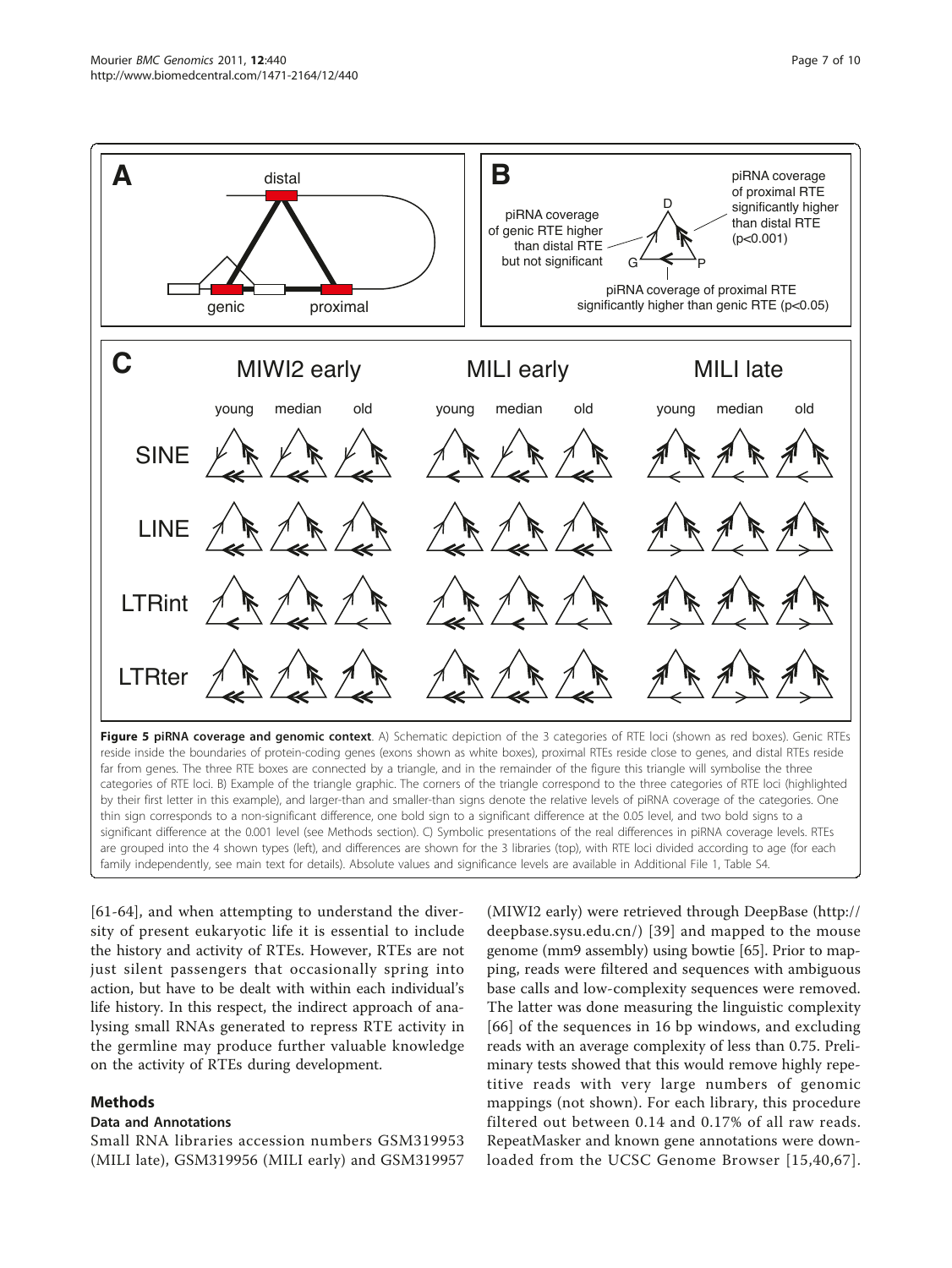<span id="page-7-0"></span>

shown for the four RTE types. Green bars denote different read libraries as indicated on the right. Gray bars show the proportion of loci residing in a genic context. Values are shown for A) All reads and B) Reads mapping exclusively within a single RTE family.

A set of non-overlapping TSS was selected by grouping all known genes according to their assignment to ENSEMBL genes [\[68](#page-9-0)]. For each ENSEMBL gene, the most abundant genomic start point was selected. If more than one point was found to have the highest abundance, the one furthest upstream of these was chosen. Gene expression levels were assessed from the 'testis' signal intensities in the Mouse GNF1M Gene Atlas from BioGPS (<http://biogps.gnf.org/>) [\[44](#page-9-0)].

# Mapping and coverage

For each RTE loci the number of reads mapped within the locus were recorded. Reads were assigned a score of

1/(number of genomic mappings of read), so that only uniquely mapping reads scored 1. The read score were then divided by the size of the RTE loci (in kilo-base pairs). Finally, scores were divided by the total number (in millions) of mapped reads from the library in question.

### Statistical testing

To test for difference between RTE loci from different genomic regions (data presented in Figure [5](#page-6-0)), all RTE families were first split in 3 groups based on age where after members in each group were divided according to their genomic context (genic, proximal, distal). Hence,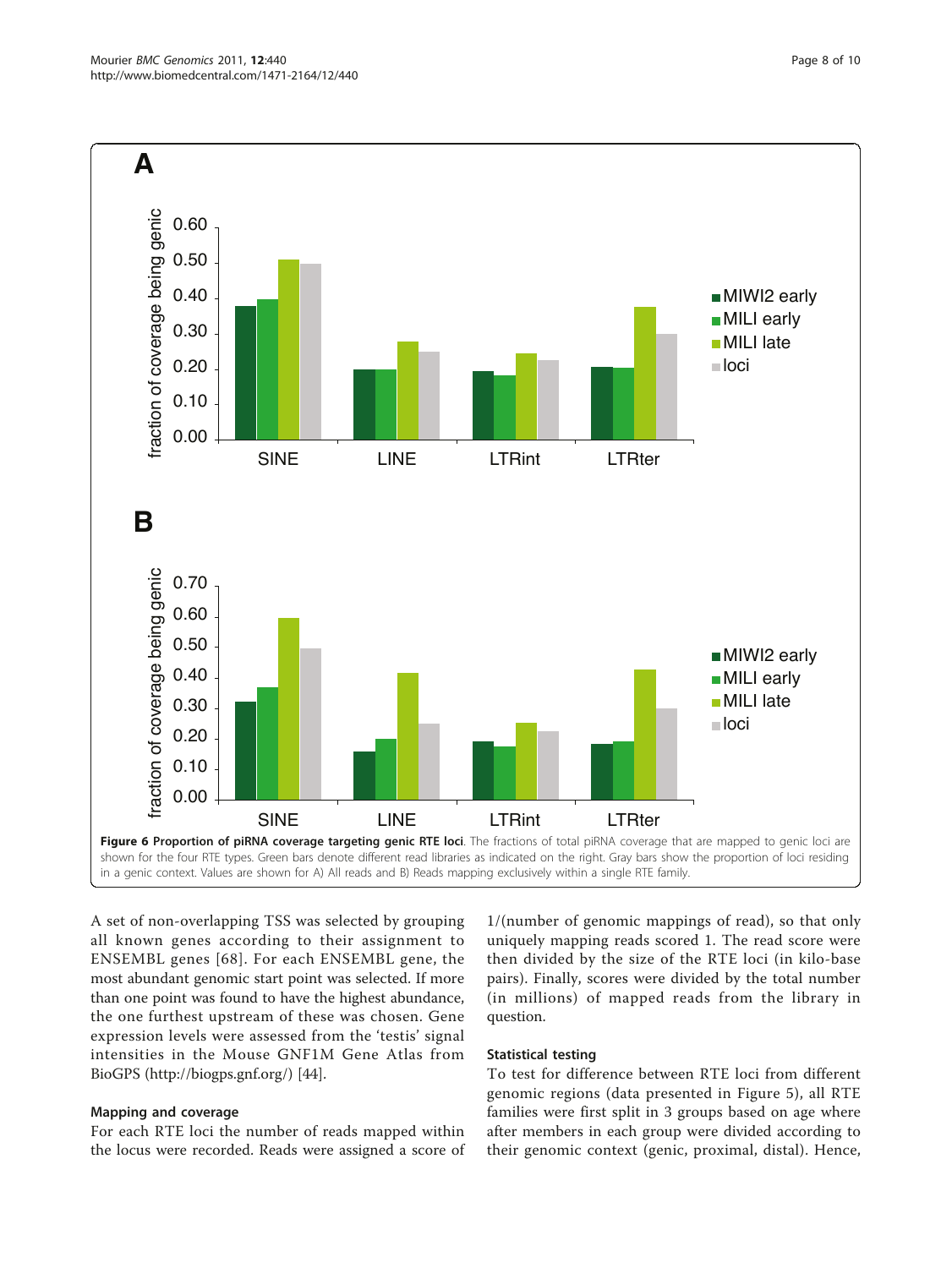<span id="page-8-0"></span>

for each RTE family, nine sets of loci were formed, and the average piRNA coverage for each set was recorded. To test for difference between two groups (for example, between old LINE loci being genic or distal), pairs of average values were collected for the 90 LINE families (Additional File 1, Table S1) and tested using a Wilcoxon Signed-Rank Test. Bonferroni corrections (n = 108 in Figure [5\)](#page-6-0) were calculated as:  $p_{\text{corrected}} = 1-(1-p)^n$ . All statistical analyses were carried out using R [\[69\]](#page-9-0).

# Additional material

[Additional file 1: S](http://www.biomedcentral.com/content/supplementary/1471-2164-12-440-S1.PDF)upplementary Material. Figures S1-S5 and Tables S1-S4. PDF format.

#### Acknowledgements

This work was supported by a grant from the Lundbeck Foundation. I am indebted to JianHua Yang for invaluable advice on small RNAs, for preparing and providing RNA reads from DeepBase, and for critical reading of the manuscript.

#### Authors' contributions

TM conceived of the study, analyzed the data and wrote the manuscript.

#### Competing interests

The authors declare that they have no competing interests.

#### Received: 15 April 2011 Accepted: 1 September 2011 Published: 1 September 2011

#### References

- Kazazian HH Jr: [Mobile Elements: Drivers of Genome Evolution.](http://www.ncbi.nlm.nih.gov/pubmed/15016989?dopt=Abstract) Science 2004, 303(5664):1626-1632.
- 2. Yohn CT, Jiang Z, McGrath SD, Hayden KE, Khaitovich P, Johnson ME, Eichler MY, McPherson JD, Zhao S, Paabo S, et al: [Lineage-specific](http://www.ncbi.nlm.nih.gov/pubmed/15737067?dopt=Abstract) [expansions of retroviral insertions within the genomes of African great](http://www.ncbi.nlm.nih.gov/pubmed/15737067?dopt=Abstract) [apes but not humans and orangutans.](http://www.ncbi.nlm.nih.gov/pubmed/15737067?dopt=Abstract) PLoS Biol 2005, 3(4):e110.
- Akagi K, Li J, Stephens RM, Volfovsky N, Symer DE: [Extensive variation](http://www.ncbi.nlm.nih.gov/pubmed/18381897?dopt=Abstract) [between inbred mouse strains due to endogenous L1 retrotransposition.](http://www.ncbi.nlm.nih.gov/pubmed/18381897?dopt=Abstract) Genome Research 2008, 18(6):869-880.
- 4. Bennett EA, Coleman LE, Tsui C, Pittard WS, Devine SE: [Natural genetic](http://www.ncbi.nlm.nih.gov/pubmed/15514065?dopt=Abstract) [variation caused by transposable elements in humans.](http://www.ncbi.nlm.nih.gov/pubmed/15514065?dopt=Abstract) Genetics 2004, 168(2):933-951.
- 5. Mills RE, Bennett EA, Iskow RC, Luttig CT, Tsui C, Pittard WS, Devine SE: [Recently mobilized transposons in the human and chimpanzee](http://www.ncbi.nlm.nih.gov/pubmed/16532396?dopt=Abstract) [genomes.](http://www.ncbi.nlm.nih.gov/pubmed/16532396?dopt=Abstract) American journal of human genetics 2006, 78(4):671-679.
- 6. Callinan PA, Batzer MA: [Retrotransposable elements and human disease.](http://www.ncbi.nlm.nih.gov/pubmed/18724056?dopt=Abstract) Genome Dyn 2006, 1:104-115.
- 7. Deininger PL, Batzer MA: [Alu repeats and human disease.](http://www.ncbi.nlm.nih.gov/pubmed/10381326?dopt=Abstract) Molecular genetics and metabolism 1999, 67(3):183-193.
- 8. Kazazian HH: [Mobile elements and disease.](http://www.ncbi.nlm.nih.gov/pubmed/21745151?dopt=Abstract) Current Opinion in Genetics & Development 1998, 8(3):343-350.
- 9. Maksakova IA, Mager DL, Reiss D: [Keeping active endogenous retroviral](http://www.ncbi.nlm.nih.gov/pubmed/18818875?dopt=Abstract)[like elements in check: the epigenetic perspective.](http://www.ncbi.nlm.nih.gov/pubmed/18818875?dopt=Abstract) Cell Mol Life Sci 2008, 65(21):3329-3347.
- 10. Schumann GG: [APOBEC3 proteins: major players in intracellular defence](http://www.ncbi.nlm.nih.gov/pubmed/17511669?dopt=Abstract) [against LINE-1-mediated retrotransposition.](http://www.ncbi.nlm.nih.gov/pubmed/17511669?dopt=Abstract) Biochemical Society transactions 2007, 35(Pt 3):637-642.
- 11. Zamudio N, Bourc'his D: [Transposable elements in the mammalian](http://www.ncbi.nlm.nih.gov/pubmed/20442734?dopt=Abstract) [germline: a comfortable niche or a deadly trap?](http://www.ncbi.nlm.nih.gov/pubmed/20442734?dopt=Abstract) Heredity 2010, 105(1):92-104.
- 12. Waterston RH, Lindblad-Toh K, Birney E, Rogers J, Abril JF, Agarwal P, Agarwala R, Ainscough R, Alexandersson M, An P, et al: [Initial sequencing](http://www.ncbi.nlm.nih.gov/pubmed/12466850?dopt=Abstract) [and comparative analysis of the mouse genome.](http://www.ncbi.nlm.nih.gov/pubmed/12466850?dopt=Abstract) Nature 2002, 420(6915):520-562.
- 13. Lander ES, Linton LM, Birren B, Nusbaum C, Zody MC, Baldwin J, Devon K, Dewar K, Doyle M, FitzHugh W, et al: [Initial sequencing and analysis of](http://www.ncbi.nlm.nih.gov/pubmed/11237011?dopt=Abstract) [the human genome.](http://www.ncbi.nlm.nih.gov/pubmed/11237011?dopt=Abstract) Nature 2001, 409(6822):860-921.
- 14. Maksakova IA, Romanish MT, Gagnier L, Dunn CA, van de Lagemaat LN, Mager DL: [Retroviral elements and their hosts: insertional mutagenesis](http://www.ncbi.nlm.nih.gov/pubmed/16440055?dopt=Abstract) in [the mouse germ line.](http://www.ncbi.nlm.nih.gov/pubmed/16440055?dopt=Abstract) PLoS genetics 2006, 2(1):e2.
- 15. Smit AFA, Hubley R, Green P: RepeatMasker Open-3.0. 1996 [\[http://www.](http://www.repeatmasker.org) [repeatmasker.org\]](http://www.repeatmasker.org).
- 16. Stocking C, Kozak CA: [Murine endogenous retroviruses.](http://www.ncbi.nlm.nih.gov/pubmed/18818872?dopt=Abstract) Cell Mol Life Sci 2008, 65(21):3383-3398.
- 17. Mears ML, Hutchison CA: [The evolution of modern lineages of mouse L1](http://www.ncbi.nlm.nih.gov/pubmed/11139294?dopt=Abstract) [elements.](http://www.ncbi.nlm.nih.gov/pubmed/11139294?dopt=Abstract) J Mol Evol 2001, 52(1):51-62.
- 18. Goodier JL, Ostertag EM, Du K, Kazazian HH Jr: [A novel active L1](http://www.ncbi.nlm.nih.gov/pubmed/11591644?dopt=Abstract) [retrotransposon subfamily in the mouse.](http://www.ncbi.nlm.nih.gov/pubmed/11591644?dopt=Abstract) Genome Res 2001, 11(10):1677-1685.
- 19. Naas TP, DeBerardinis RJ, Moran JV, Ostertag EM, Kingsmore SF, Seldin MF, Hayashizaki Y, Martin SL, Kazazian HH: [An actively retrotransposing, novel](http://www.ncbi.nlm.nih.gov/pubmed/9430649?dopt=Abstract) [subfamily of mouse L1 elements.](http://www.ncbi.nlm.nih.gov/pubmed/9430649?dopt=Abstract) Embo J 1998, 17(2):590-597.
- 20. Penzkofer T, Dandekar T, Zemojtel T: [L1Base: from functional annotation](http://www.ncbi.nlm.nih.gov/pubmed/15608246?dopt=Abstract) [to prediction of active LINE-1 elements.](http://www.ncbi.nlm.nih.gov/pubmed/15608246?dopt=Abstract) Nucl Acids Res 2005, 33(suppl\_1): D498-500.